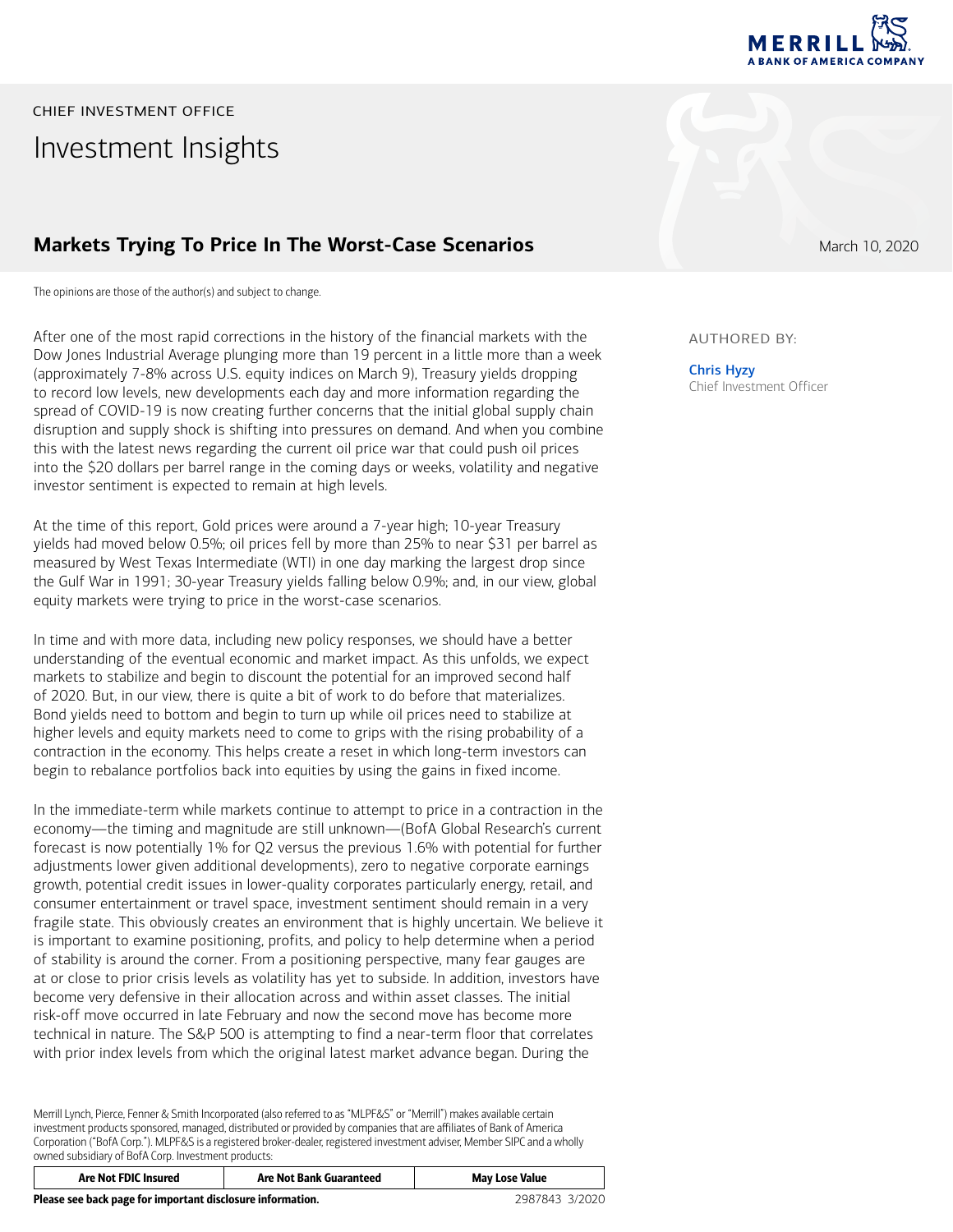lows in Q4 2018, the S&P 500 fell to around 2350 only to advance to successive new highs as the price-to-earnings (P/E) multiple rose without an expansion in earnings in 2019. These areas include the low 2700s (2728-2722 March 2019 lows, 2746 June 2019 lows) then around 2637, which is the 200 week moving average―a time induced level (a fall of over 20% from the highs of 3400 in mid-February)—that has held in prior secular bull markets, according to BofA Global Research's Market Analysis. Short-term traders sometimes use technical levels to adjust their positions which can lead to excessive daily volatility, and this is what we believe we are witnessing at this point. We look for this action to subside before positioning has priced in a worst-case scenario. In terms of positioning, we are close from a technical perspective. The key question is still the fundamental denominator or the level of profits, all things considered.

It is important to assess the ultimate recovery factor most notably in terms of the economy and corporate profits. In this regard, the starting point matters a great deal, in our view. The global economy was still in a slow-growth mode with prospects for a bottoming out increasing with each passing month in 2020. The U.S. economy was heading back toward trend and actually showing signs of strength. Manufacturing was bottoming, the consumer was strong, housing was powering ahead, and job growth was healthy. The U.S. economy was on solid footing. This helps with whatever magnitude of negative economic effect comes our way in the coming quarters as this relates to profits for corporate America. We see the market attempting to price in zero to negative earnings growth. If the market is correct this would place S&P 500 earnings in a range at around \$160-165 per share for 2020. This is a preliminary assumption and, of course, will ultimately depend on when this virus fear recedes and the collateral effects of the accelerated collapse in oil prices. Needless to say, given that there are high probabilities of wide outcomes, we expect imperfect data in the near-term. But in the coming weeks and months, we should have a much better understanding of what is fully priced in and when the eventual recovery is beginning.

In order for stabilization to ensue in the capital markets and fear to subside there needs to be a defined-policy response, in our opinion. Michael Hartnett, Chief Investment Strategist in BofA Global Research, has often cited, "when policy makers panic, markets stop panicking." For this to unfold this time around, we believe a fully coordinated global response is needed with a combination of both monetary and fiscal stimulus. On the monetary side, the Federal Reserve (Fed) in addition to lower overnight rates (Fed Fund futures are discounting another 86 points lower) could announce further shortterm liquidity measures to help the funding markets. The Fed could also announce the use of additional lending tools, expand the money supply, and/or announce new asset purchases. These would be designed to alleviate credit concerns and/or cushion the fall in cash flows and lessen the adverse feedback loop that may endure. Moreover, a fiscal response―financed by all-time low rates―that targets consumers and/or small businesses would help cushion household cash flows that are most affected. Therefore, a coordinated fiscal and monetary response that is designed to foster both supply and demand for money, stabilize cash flows in specific areas plus provide relief to businesses and households that are enduring short-term pain (given this extreme uncertainty), is very important in our opinion.

Given our view of positioning, profits, and potential policy let's examine some important data for longer-term investors. Consider this: At current levels in the S&P 500, as an example, more than 80 percent of the companies have dividend yields above the 10 year Treasury yield, 75% above the 30-year Treasury yield, and approximately 50% above the average Investment-Grade bond yield, according to Bloomberg. In addition, at the index level, the S&P 500 now has a dividend yield over 4x the 10-year yield. This ratio is around a 70-year high, according Savita Subramanian, BofA Global Research U.S. Equity and Quantitative Strategy head. Savita also states the ratio had three peaks during this cycle at 1.4x. Following those peaks, the S&P 500 outperformed the 10-year by 31 percentage points on average over the next 12 months. Furthermore, although short-term panics such as this one tend to dismiss relative valuation and long-term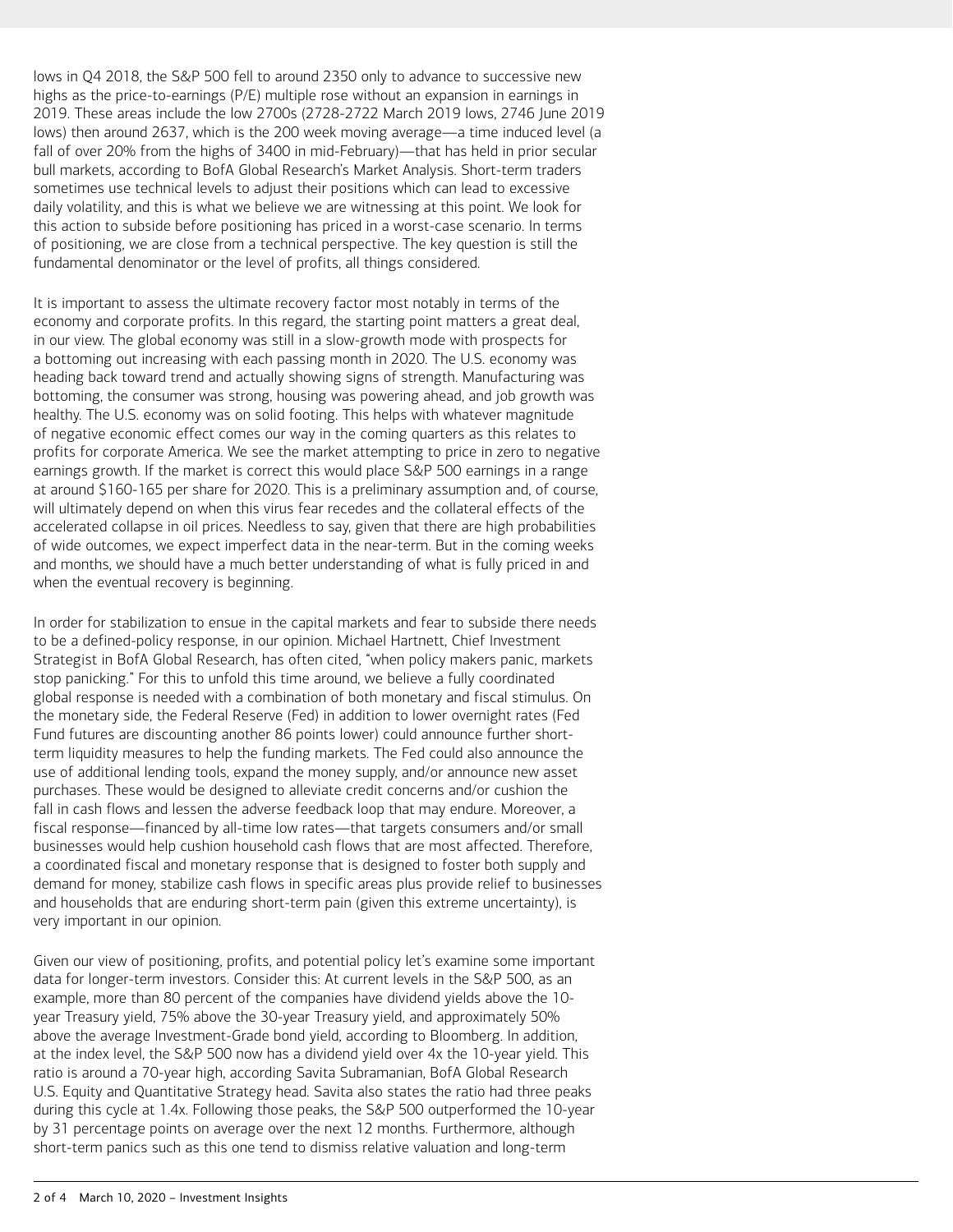fundamental attractiveness, we believe it is still very important to focus on historical data. Since 1928, 10 percent or greater corrections in the S&P 500 have occurred on average 1x per year. And since 1930, Savita's work highlights that if an investor "sat out" the ten best performing days for the S&P 500 per decade, hypothetically returns would have been just 91% versus 14,962% overall. Market timing, in our view, is not a successful strategy.

From our Chief Investment Office perspective, we will continue to examine all of these trends in the coming weeks and remain of the view that diversification is one of the most important portfolio strategy factors one can deploy especially during the most volatile times. As risk assets eventually correct, more conservative assets such as Government bonds can help provide a ballast in portfolios and potentially mitigate some of the declines we are presently witnessing.

With panic appearing to grip the markets at this time, we believe it is important to let the volatility subside in the near-term but given our current view that equity markets are likely to recover with additional policy responses and as some signs emerge that the economy could benefit from recent stimulus, we will look for opportunities to rebalance portfolios and stay diversified over the coming weeks and months.